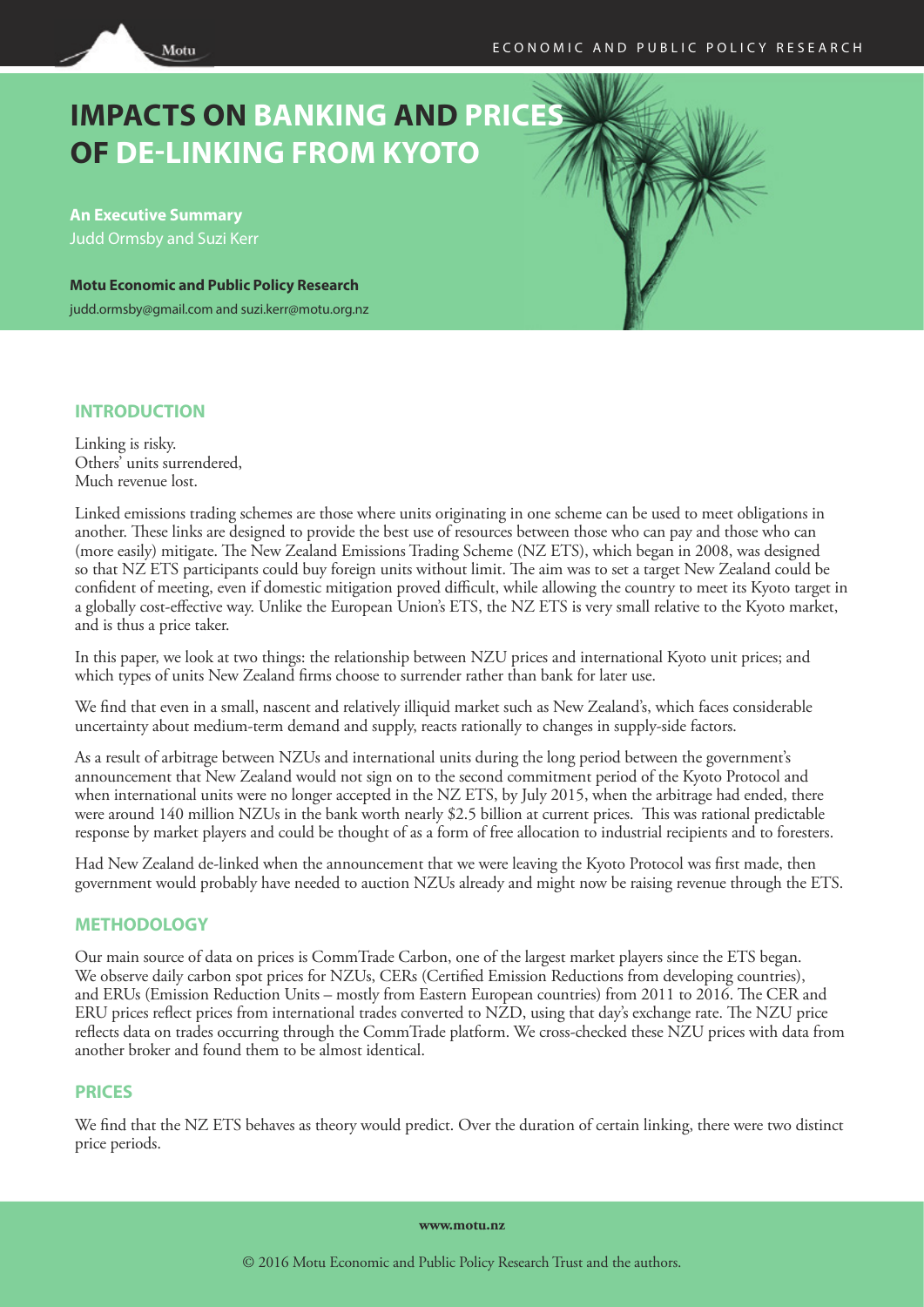From 2009, New Zealand was linked to the Kyoto market as a (primarily) buyer of units. This meant NZ ETS participants could chose to surrender certain international units rather than use units originating in New Zealand. During this time, when non-forestry sectors would have liked to sell units overseas but could not, NZU prices were around NZD20 and below Kyoto prices. This price differential is consistent with limited ability to sell NZUs abroad.

From June 2011, when Kyoto prices began to fall, NZU prices were roughly equal to Kyoto prices and NZ ETS participants started buying some international units for compliance.

In November 2012, the New Zealand government announced that it would not proceed with the second commitment period of the Kyoto Protocol and future linking became uncertain. The government confirmed this in December 2013 and announced overseas Kyoto units would no longer be acceptable for surrender within the NZ ETS from 31 May 2015.

#### **Figure 1: NZU, CER, and ERU prices in NZD over time**

Motu



Data Source: OM Financial

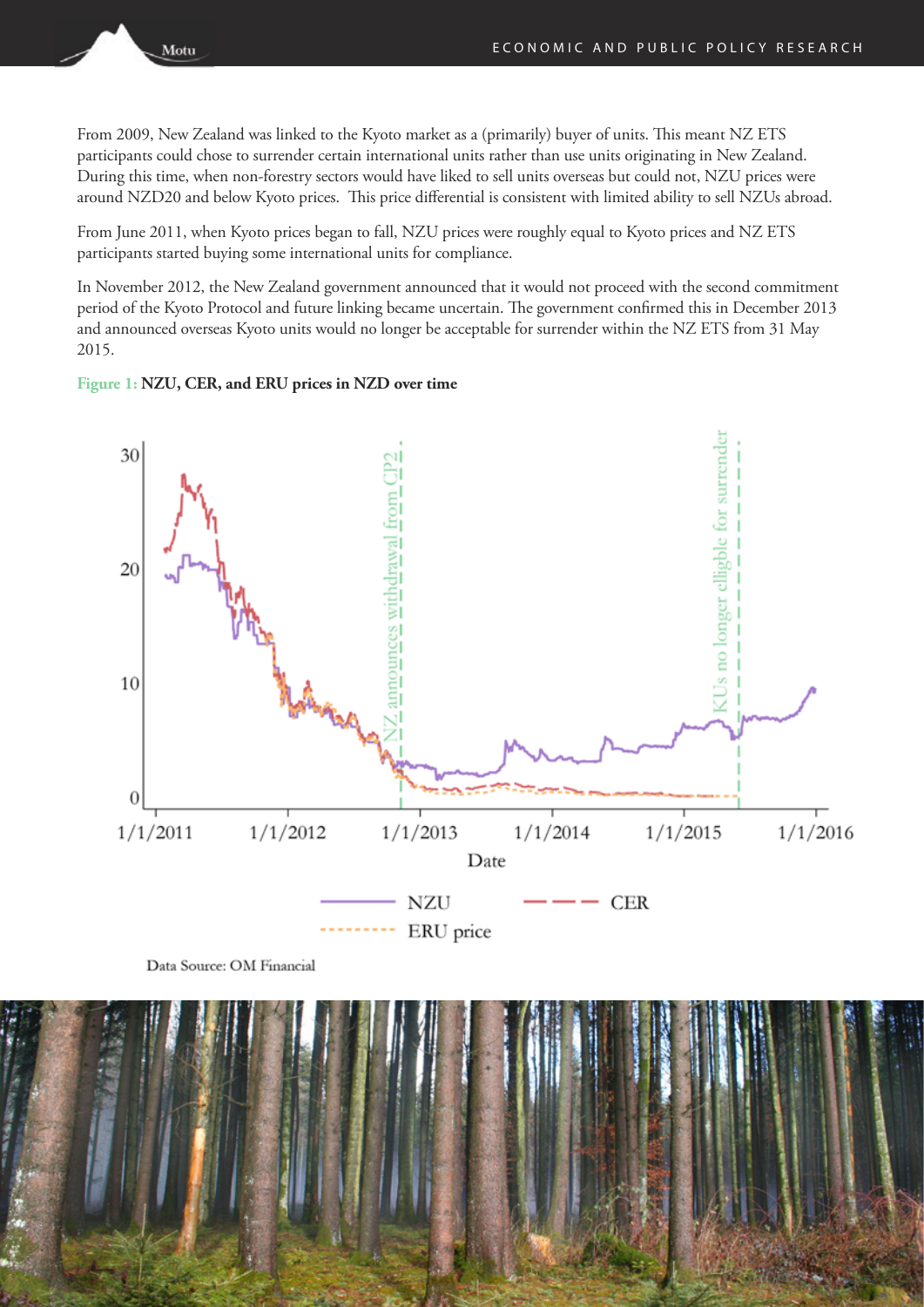Once the possibility of a future de-link emerged, NZU and Kyoto prices diverged, with NZU prices trading at a level reflecting their anticipated future scarcity (i.e.: at a higher price). In anticipation of the coming change, NZ ETS participants used cheap Kyoto units to meet almost all of their obligations, creating a large participant-held bank of NZUs as the market anticipated a de-linked world of increased scarcity.

## **SURRENDER AND BANKING**

Motu

Participants in the NZ ETS with surrender obligations have until 31 May each year to surrender units to cover the obligations incurred from their emissions in the previous year. In practice, this means that most units are surrendered in May, so the May price largely determines which units will be surrendered.

#### **Figure 2: Number and type of units surrendered in the NZ ETS over time**



Note that a small number of AAUs are included in this graph as NZUs Data Source: New Zealand Emissions Unit Register